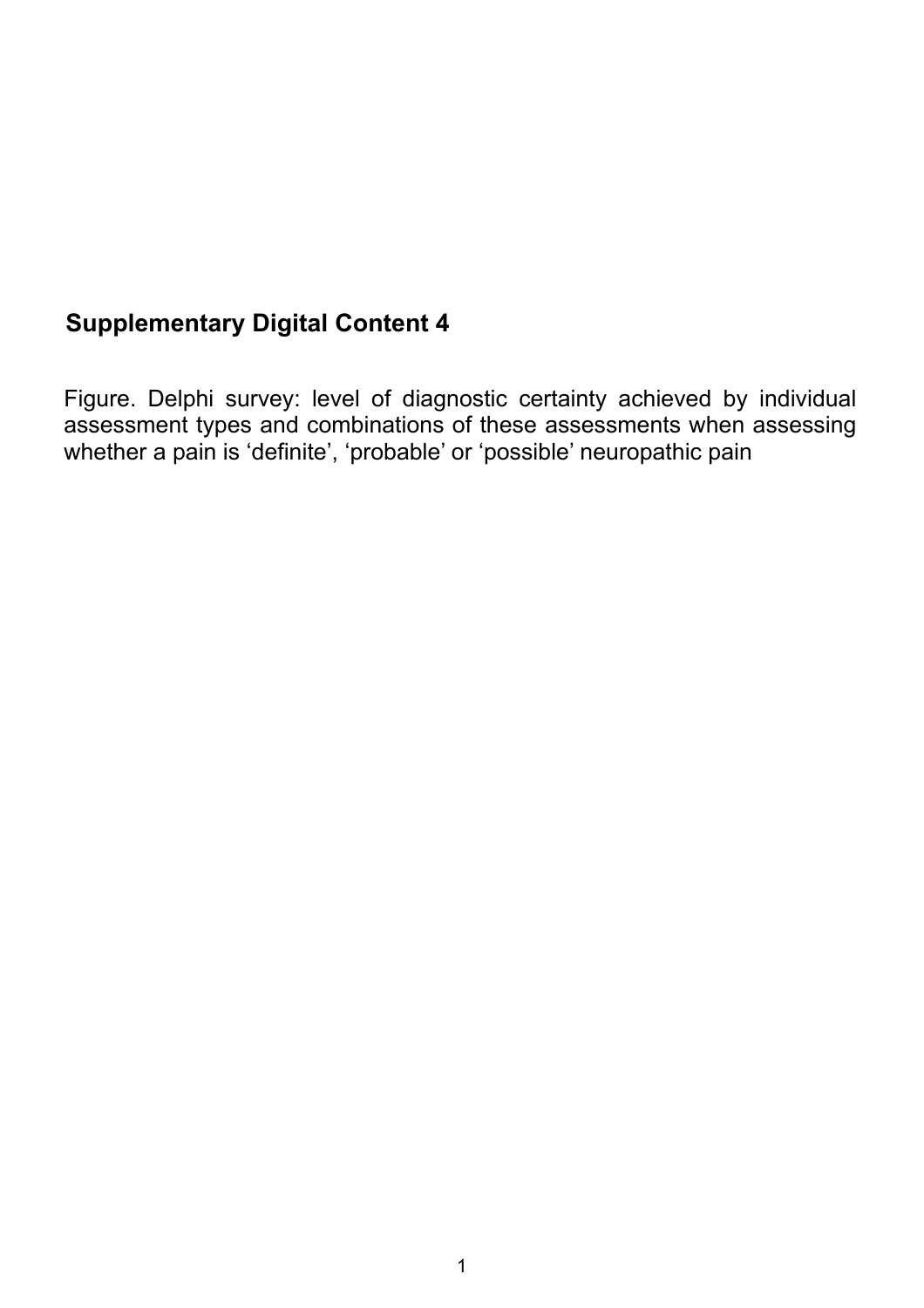

Rate the level of diagnostic certainty of: clinical signs, symptoms, body chart and history



Rate the level of diagnostic certainty of: clinical signs and symptoms

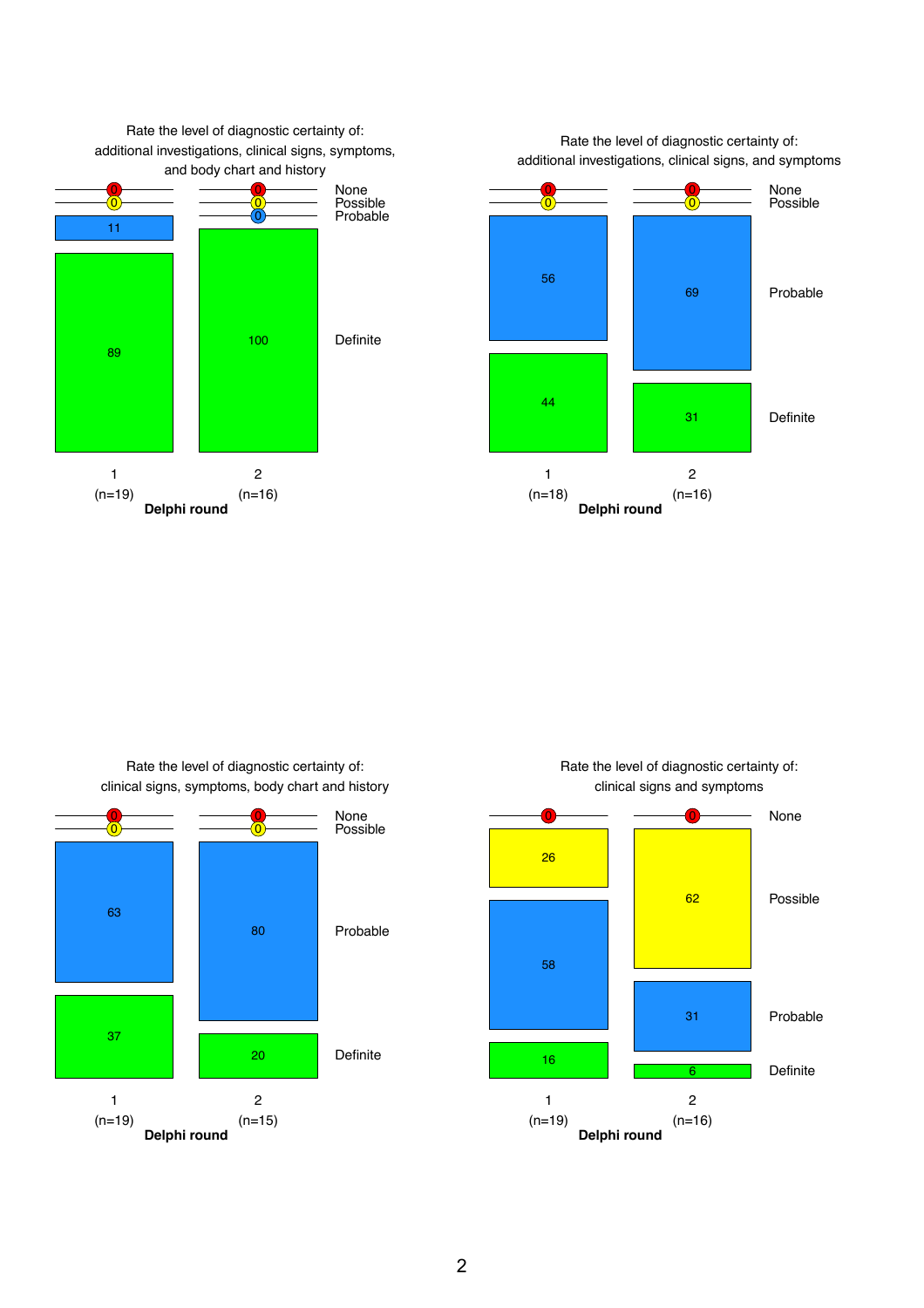



Rate the level of diagnostic certainty of: clinical signs only



Rate the level of diagnostic certainty of: symptoms only